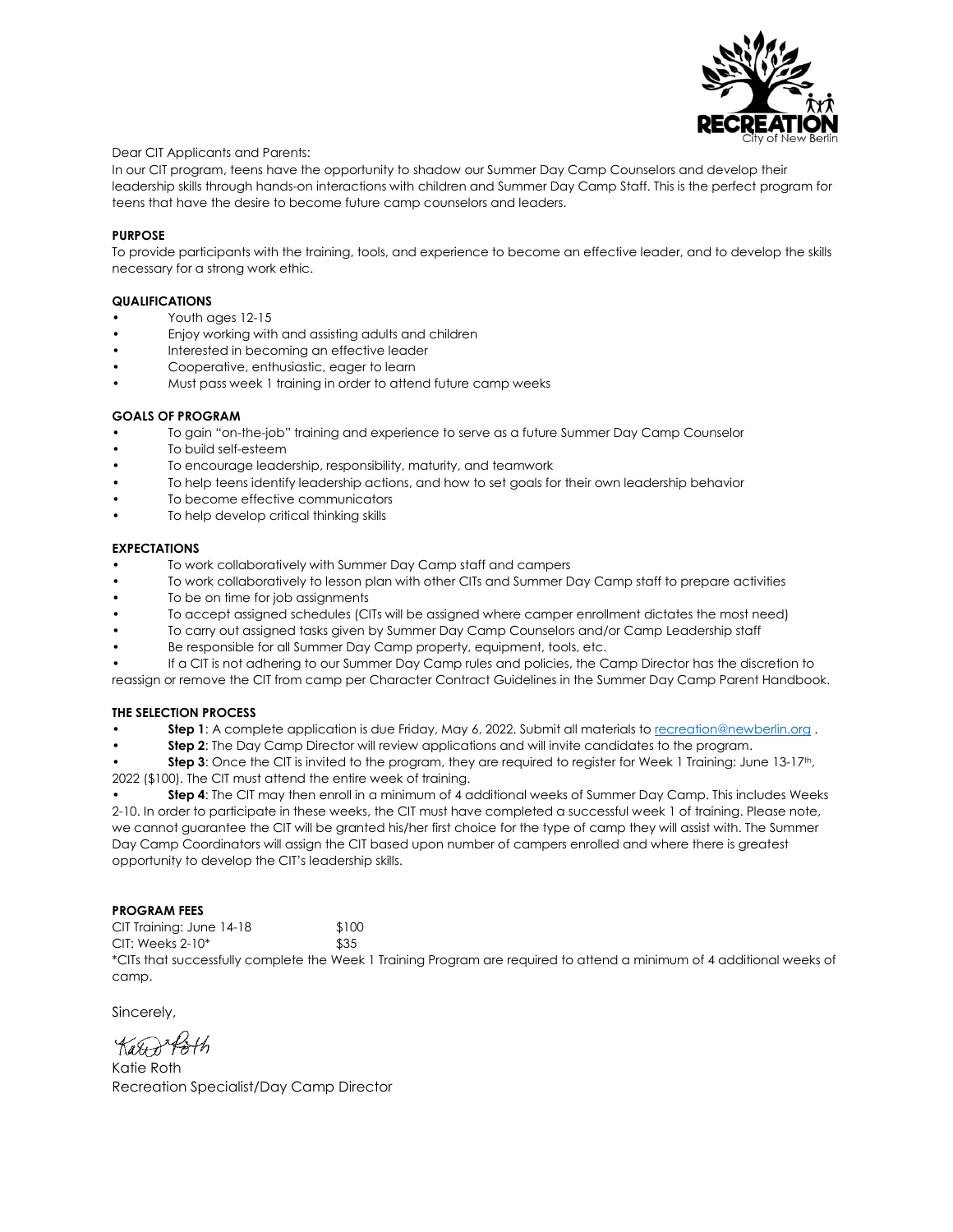

# **Counselor in Training (CIT) Application**

| PARENT GUARDIAN INFORMATION |                   |                                                                                                                                                                                                                                                                             |
|-----------------------------|-------------------|-----------------------------------------------------------------------------------------------------------------------------------------------------------------------------------------------------------------------------------------------------------------------------|
| Parent/Guardian 1           | Parent/Guardian 2 |                                                                                                                                                                                                                                                                             |
|                             |                   |                                                                                                                                                                                                                                                                             |
|                             |                   |                                                                                                                                                                                                                                                                             |
|                             |                   |                                                                                                                                                                                                                                                                             |
| <b>EDUCATION</b>            |                   |                                                                                                                                                                                                                                                                             |
|                             |                   |                                                                                                                                                                                                                                                                             |
|                             |                   | List any clubs, groups, or programs with which are you involved: __________________________________                                                                                                                                                                         |
| <b>PERSONAL INFORMATION</b> |                   | ,我们也不会有什么?""我们的人,我们也不会有什么?""我们的人,我们也不会有什么?""我们的人,我们也不会有什么?""我们的人,我们也不会有什么?""我们的人<br>List and describe any experience you have had working with children: ______________________________<br>,我们也不会有什么?""我们的人,我们也不会有什么?""我们的人,我们也不会有什么?""我们的人,我们也不会有什么?""我们的人,我们也不会有什么?""我们的人 |
|                             |                   | ,我们也不会有什么。""我们的人,我们也不会有什么?""我们的人,我们也不会有什么?""我们的人,我们也不会有什么?""我们的人,我们也不会有什么?""我们的人                                                                                                                                                                                            |
|                             |                   |                                                                                                                                                                                                                                                                             |

## **ESSAY QUESTIONS**

On a separate document, please answer the following questions. Essay questions are a mandatory part of the CIT application.

 $\bot$  , and the state of the state of the state of the state of the state of the state of the state of the state of the state of the state of the state of the state of the state of the state of the state of the state of th  $\bot$  , and the contribution of the contribution of the contribution of the contribution of the contribution of the contribution of the contribution of the contribution of the contribution of the contribution of the contri

- Why do you want to participate in our CIT program?
- What does it mean to you to be an effective leader?
- Do you think you will be a good leader? Why?
- What strengths or special skills can you offer?
- What are your expectations for participating in our CIT program?

\_\_\_\_\_\_\_\_\_\_\_\_\_\_\_\_\_\_\_\_\_\_\_\_\_\_\_\_ \_\_\_\_\_\_\_\_\_\_\_\_\_\_\_\_\_\_\_\_\_\_\_\_\_\_\_\_\_\_\_\_\_\_

• What is something you would like to accomplish this summer in our CIT program?

# **CIT APPLICANT AND PARENT/GUARDIAN SIGNATURE**

I have read, understand, and agree to all required expectations for my participation in the CIT Program. I agree to accept the leadership responsibilities assigned, and will serve as a positive role model to all campers.

Signature of CIT Applicant Parent Signature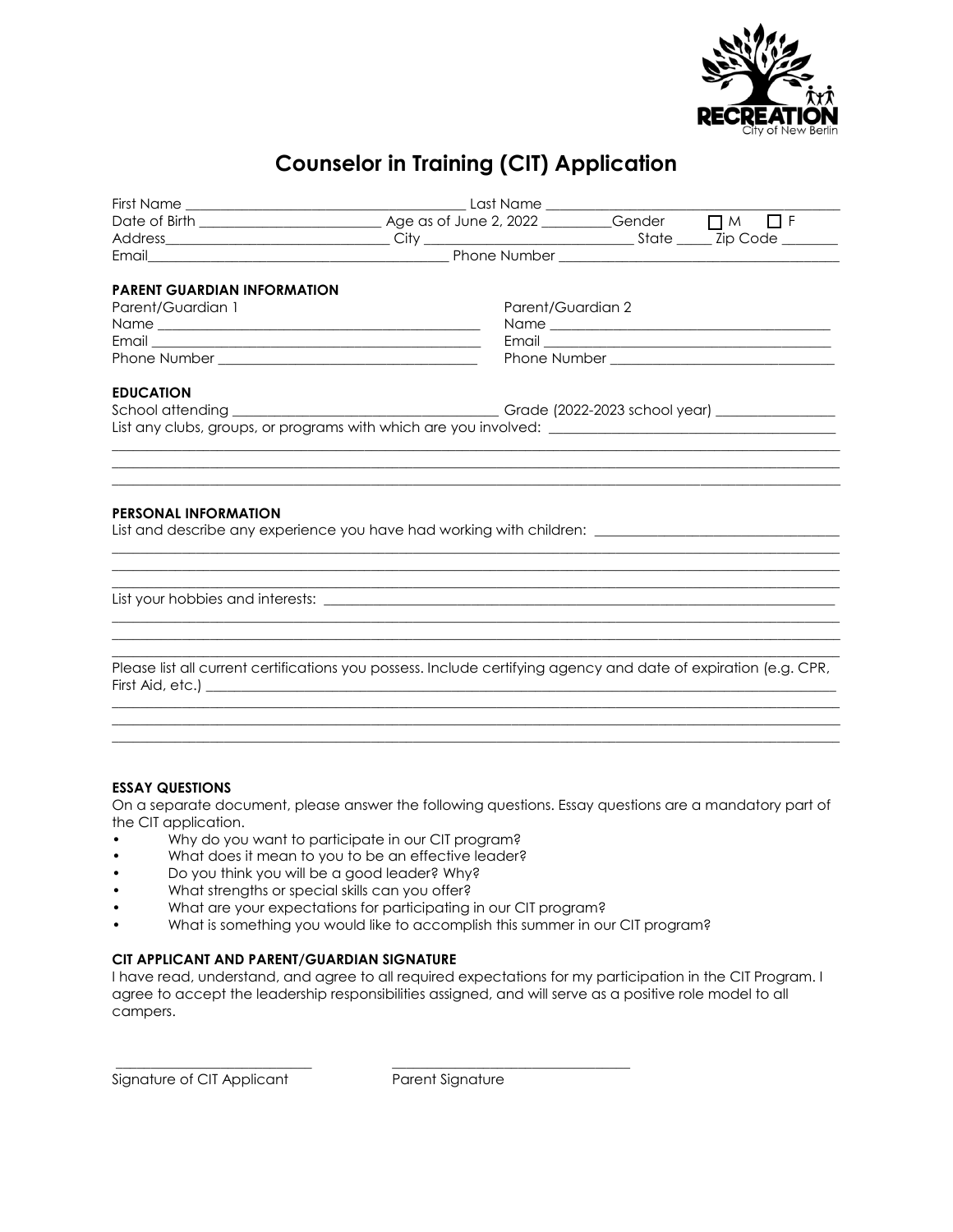

# **New Berlin Library Counselor-In-Training Volunteer Opportunities**

Learn more about the New Berlin Public Library and get a behind-the-scenes look at our services and programs for all ages! Volunteering is a great way to meet new people and make new friends while gaining experiences and learning new skills at the same time. Whether you're interested in helping with family performers for the Summer Reading Program, digging around in the library garden, or helping to assist with craft programs - there's something for everyone!

CIT's participating in the day camp program will have the opportunity to also volunteer with the New Berlin Library. Day Camp Staff will walk CIT's to the library for their scheduled volunteer opportunity! Please check the boxes of the volunteer opportunities listed on the next page that you might be interested in joining and attach it with your CIT application!

# **New Berlin Public Library – Teen Volunteer Form**

# **Volunteers are needed for the following activities, dates and times. Please check the box next to each activity if you are interested. Indicate which days you are not able to commit to, if any.**

# **Children's Programs:**

| <b>Family Activity (Library Green)</b> Dates & Time needed: Wednesdays - June 15- |
|-----------------------------------------------------------------------------------|
| July 20 12:30-3:30p.m. Responsibilities: Help set up and take down outdoor        |
| games. Supervise during play & alert librarian on duty of any problems and take   |
| attendance count.                                                                 |

**Family Afternoon Performers** Dates & Time needed: Tuesdays - June 21, 28, and July 12, 26. 12:30-2:30pm**.** Responsibilities: help set up, assist performer with set up as needed, take attendance count, and help performer with take down as needed.

**Craft Make-It and Take-It Days** Dates & Time needed: Fridays – June 17, July 1, 15, 12:30-3:15pm. Responsibilities: Assist with set up & take down of tables and craft supplies and

assist with craft instruction.

**Lego Club** Dates & Time needed: Mondays- July 11, 18, 25, 12:45-2:15 pm. Responsibilities: Put out Legos in Library Courtyard, take attendance count, and sit in on Lego Club and alert librarian on duty of any problems. Assist with clean up after Lego Club is over.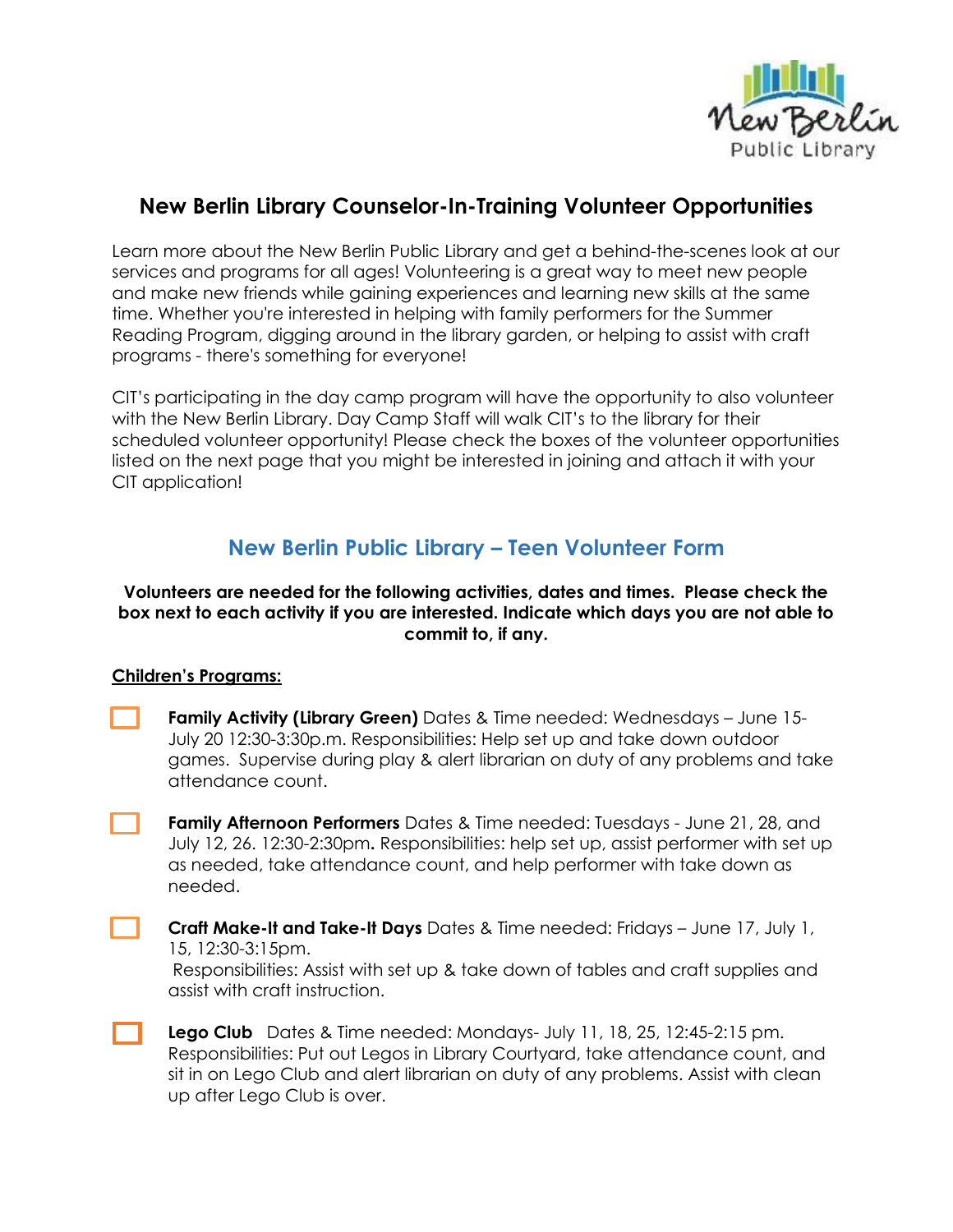| <b>Summer Reading Carnival</b> Date & Time needed: Wednesday, July 27, 12:30-   |  |
|---------------------------------------------------------------------------------|--|
| 4:30pm. (Approximate Time)                                                      |  |
| Beconomibilities: Assist with set up of party (outside) and take down In additi |  |

Responsibilities: Assist with set-up of party (outside) and take down. In addition, you will be assigned to run a game or craft. Instructions will be given.

# **Additional Opportunities:**

| <b>Tween and Teen Programs - Tween programs: June 21 and July, 19, 2:30-4:30pm.</b><br>Teen Programs: June 23 and July 21, 2:30-4:30 pm. Responsibilities: Help set up,<br>take down, and assist with programs.<br>Please contact Shannon Gulgren at gulgren@newberlinlibrary.org for more<br>information.                  |
|-----------------------------------------------------------------------------------------------------------------------------------------------------------------------------------------------------------------------------------------------------------------------------------------------------------------------------|
| <b>Teen Tech Drop-in Hours Date &amp; Time needed: Mondays, 4-6 pm. In June, July,</b><br>and August.<br>Responsibilities: Help patrons with basic tech issues, such as using a laptop,<br>importing photos, and sending emails. Training will be provided. Please contact<br>Kate Kennedy at kkennedy@newberlinlibrary.org |
| <b>Home Delivery Outreach</b> Date & Time needed: June 7, July 5, and August 2 from<br>8:30-11:30.<br>Responsibilities: Please contact Laura Eastman at<br>Leastman@newberlinlibrary.org to discuss a ride-along to New Berlin senior<br>residence facilities to delivery library materials.                                |
| Library Flea Market Date & Time needed: June 11th. 8:30a.m.-12:30p.m.<br>Responsibilities: Helping run the children's play area. Please contact<br>nbeacom@newberlinlibrary.org for more information.                                                                                                                       |
| Garden Helper Date & Time needed: Wednesdays. May, June, July, and August<br>for 30 minutes.<br>Responsibilities: weed and water the Library Garden once a week. Please<br>contact Natalie Beacom at nbeacom@newberlinlibrary.org to be added to the<br>garden schedule.                                                    |
| Concerts on the Library Green Dates and times TBD. There will be two in July and<br>one in August. Responaibilities: Help set-up, monito,r and take down Children's<br>Play Area from 5:30-8:30pm. Please contact Michelle Neubauer,<br>mneubauer@newberlinlibrary.org to be added to the Concert volunteer list.           |
| Please list any scheduling conflicts you have so library staff can arrange                                                                                                                                                                                                                                                  |

schedules accordingly: (Vacations, Camps, Summer School, Sports, Work, Appointments, etc.) \_\_\_\_\_\_\_\_\_\_\_\_\_\_\_\_\_\_\_\_\_\_\_\_\_\_\_\_\_\_\_\_\_\_